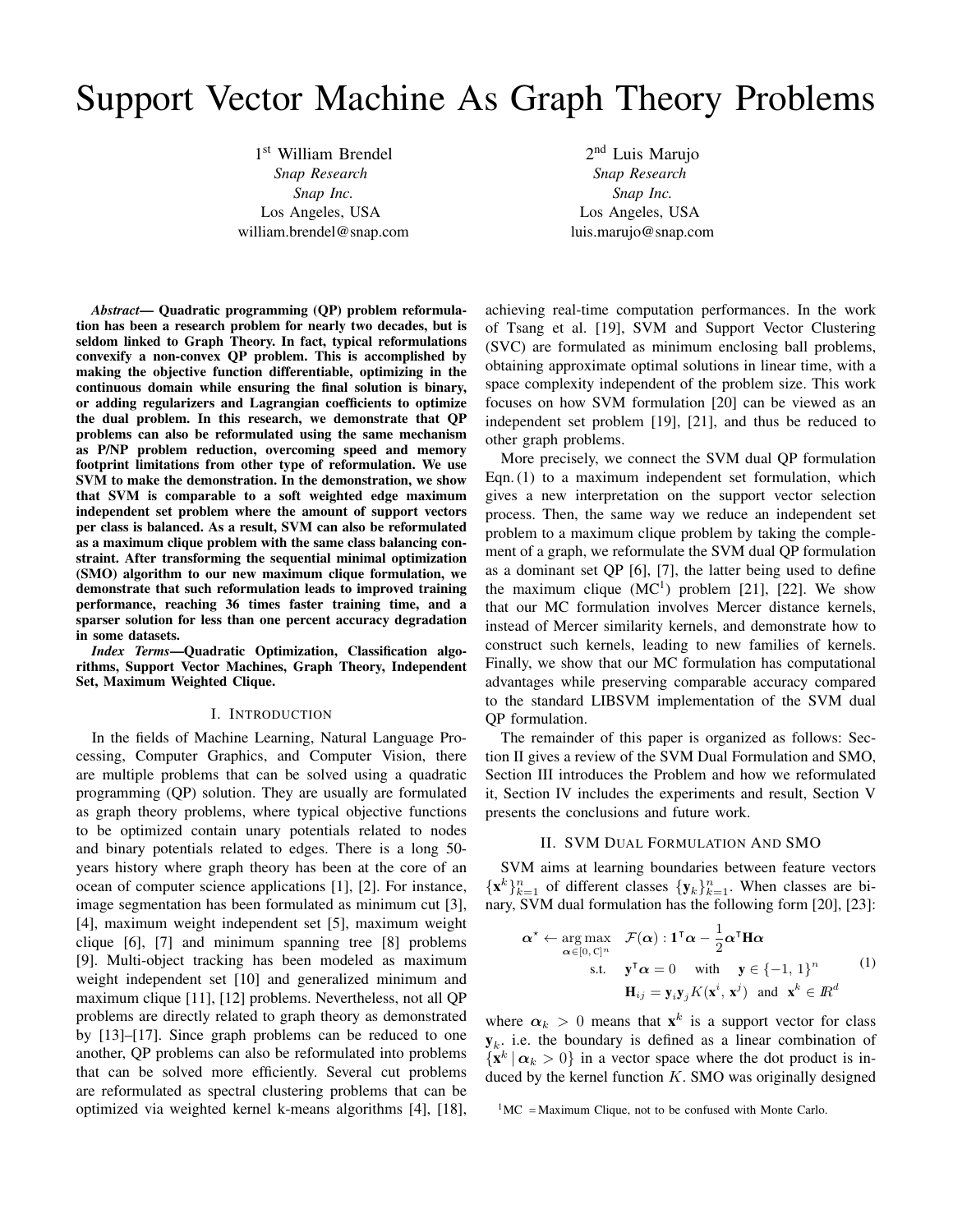to train a support vector machine that requires the solution of the very large SVM dual QP optimization problem [24], defined above. SMO belongs to the family of SQP algorithms [25]. It breaks a large QP problem into a series of smaller QP problems, each of which optimizes a quadratic model of the objective subject to a linearization of the constraints. The method is equivalent to applying Newton's method to the Karush-Kuhn-Tucker (KKT) conditions of the QP problem. In SMO, the small QP problems involve only two variables. These small QP problems are solved analytically, thus avoiding the use of a time-consuming numerical QP optimization at each iteration. The amount of memory required for SMO is linear in the training set size  $n$ , which allows SMO to handle very large input sets.

## III. PROBLEM SETUP AND REFORMULATION

Typical mathematical formulations of graph theory problems involve optimizing objective functions that contain unary potentials related to nodes, and binary potentials related to edges. Unary potentials are embedded in the form of a vector, and binary potentials in the form of an adjacency matrix. The latter is symmetric if the graph is undirected and semi-definite if the graph theory problem to be solved is P-complete. In the following, we outline how SVM can be interpreted as a special maximum independent set (MIS), and how it can be reformulated as a balanced maximum clique (MC). The two steps reformulation (SVM  $\rightarrow$  MIS  $\rightarrow$  MC) offers several advantages: it provides another interpretation on the SVM maximum margin formulation, which helps in designing new algorithms, and it also gives us the opportunity to take advantage of 50 years of research and algorithm development of about the MC problem, like the replicator dynamics approach from [26]. The MC formulation is particularly interesting as it provides a natural control over the sparsity of the solution in terms of number of support vectors.

#### *A. SVM As a Balanced Maximum Independent Set Problem*

In graph theory, an independent set (IS) is a set of vertices in a graph  $\mathcal{G}(\mathcal{V}, \mathcal{L})$ , no two of which are adjacent. That is, it is a set  $S \subset V$  of vertices such that for every two vertices i, j in S, there is no edge connecting the two:  $\forall i, j \in S$ ,  $(i, j) \notin E$ . Equivalently, each edge in the graph has, at most, one endpoint in S. The size  $|S|$  of an independent set is the number of vertices it contains. A maximum independent set (MIS) is an independent set of largest possible size for a given graph  $G$ . When each vertex is assigned a weight, the maximum weighted independent set (MWIS) is the subset of vertices whose weights sum to the maximum possible value without any two vertices being adjacent to one another. Both MIS and MWIS problem are NP-hard [27]. We illustrate the concept of IS and MIS in Fig. (1). The MIS problem is mathematically formulated as follows. Let's assume that a graph  $G$  contains *n* vertices. We define  $\alpha \in \{0, 1\}^n$  as the support<sup>2</sup> of S, i.e.  $\forall i \in \mathcal{V}, i \in \mathcal{S} \Leftrightarrow \alpha_i = 1$ , otherwise  $\alpha_i = 0$ . We





Fig. 1. A 5-vertices graph  $G$ , with an independent set of size 2, and the maximum independent set of size 3. Vertices in the (maximum) independent set are displayed in green. Best viewed in color.

represent the edge set  $E$  by the adjacency matrix  $A$ , i.e.  $(i, j) \in \mathcal{L} \Leftrightarrow \mathbf{A}ij = 1$ . [21] demonstrates that  $\frac{1}{2}\alpha^T \mathbf{A} \alpha$  is the number of edges between vertices in S and that  $1^{\top} \alpha = |\mathcal{S}|$ . Hence, S is an independent set if and only if  $\alpha^{\dagger}A\alpha = 0$ , and the maximum independent set problem can be formulated as:

$$
\alpha^* \leftarrow \underset{\alpha \in \{0, 1\}^n}{\arg \max} \mathbf{1}^\mathsf{T} \alpha \quad \text{s.t.} \quad \alpha^\mathsf{T} \mathbf{A} \alpha = 0 \tag{2}
$$

In addition, [21] shows that the latter equation can be reformulated as:

$$
\boldsymbol{\alpha}^{\star} \leftarrow \underset{\boldsymbol{\alpha} \in \{0, 1\}^n}{\arg \max} \mathbf{1}^{\mathsf{T}} \boldsymbol{\alpha} - \frac{1}{2} \boldsymbol{\alpha}^{\mathsf{T}} \mathbf{A} \boldsymbol{\alpha}
$$
 (3)

and that we can loosen the binary constraint  $\alpha \in \{0, 1\}^n$ to the continuous domain  $\alpha \in [0, 1]^n$ . We can further add a regularization diagonal matrix  $D: A \leftarrow A + D$ , such that the final solution entries  $\alpha_i^*$  are pushed to the domain boundaries [22], leading to the final MIS problem formulation:

$$
\boldsymbol{\alpha}^{\star} \leftarrow \underset{\boldsymbol{\alpha} \in [0,1]^n}{\arg \max} \mathbf{1}^{\mathsf{T}} \boldsymbol{\alpha} - \frac{1}{2} \boldsymbol{\alpha}^{\mathsf{T}} (\mathbf{A} - \mathbf{D}) \boldsymbol{\alpha}
$$
 (4)

We can clearly see that Eqn. (1) resembles the independent set QP formulation Eqn. (3), with three differences. First,  $\alpha \in [0, 1]^n$  instead of  $\alpha \in [0, C]^n$  in Eqn. (1), second  $\mathbf{H} \in \mathbb{R}^{n \times n}$  whereas  $\mathbf{A} \in \{0, 1\}^{n \times n}$ , and third Eqn. (1) has an additional constraint  $y^T \alpha = 0$ . Nevertheless, we can reformulate both Eqn. (1) and Eqn. (3) to establish clearer correspondences.

In Eqn. (1), we remap  $\alpha \leftarrow \frac{1}{C} \alpha$  so that  $\alpha \in [0, 1]^n$ . This is equivalent to multiplying the kernel  $K$  by C. Without a loss of generality, we can further normalize K so that  $H \in$  $[-1, 1]^{n \times n}$ . Note that the new normalized kernel is still a valid SVM Mercer kernel, since the normalization is linear, hence it preserves the convexity of H.

In Eqn. (3), we relax  $A_{ij} \in [0, 1]$  to represent an edge probability rather than an hard binary edge connectivity. Then we remap  $\mathbf{A} \leftarrow 2\mathbf{A} - \mathbf{1}^\top \mathbf{1}$  so that  $\mathbf{A}_{ij} \in [-1, 1]$ . This can be interpreted as mapping the edge probabilities to a correlation metric. Moreover, this does not affect the solution of the MIS formulation as it just adds an additional maximizer  $(1^T x)^2$  to the objective function in Eqn. (2) and (3). Indeed, the function  $f: z \to z + z^2$  is strictly monotonically increasing on  $I\! R_+$ , hence maximizing  $f(1^T x)$  is the same as maximizing  $1^T x$ . In the next section we also see that this additional maximizer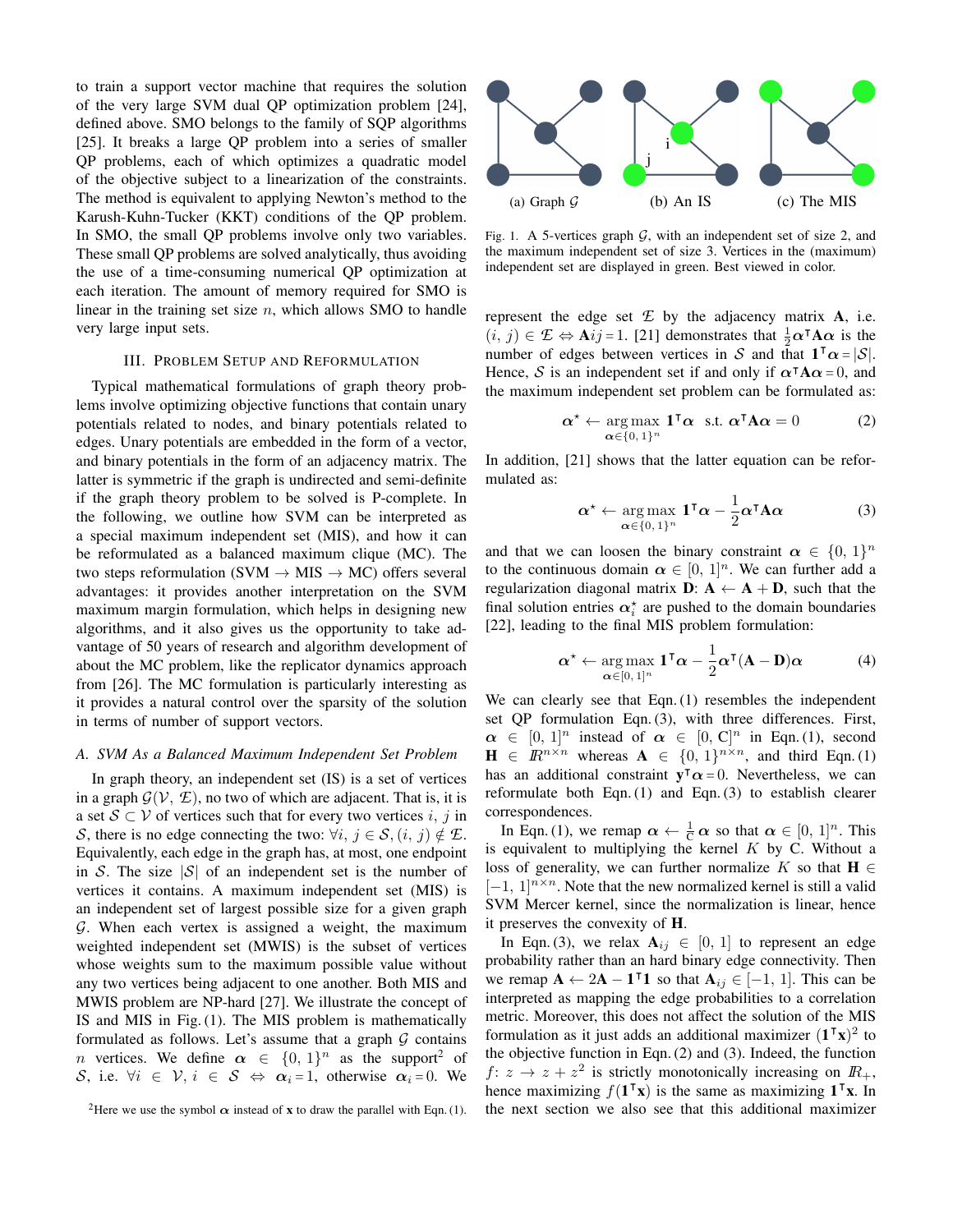$(1^T x)^2$  vanishes in the MC formulation Eqn. (5) due to the MC sparsity constraint.

As illustrated Fig. (2), we see now that support vectors can be viewed as nodes in  $G$ , connected to each other with a soft correlation weight  $H_{ij}$  on edges (instead of an edge probability), where  $H_{ij} > 0$  means that support vectors i and j are likely connected on the graph, and  $H_{ij} < 0$  means that they are likely disconnected on the graph.  $H_{ij} = 0$  would be equivalent to having an edge probability of 0.5.



Fig. 2. Independent set formulation of SVM. Edges with high  $H_{ij}$ weight are plain, edges with low  $H_{ij}$  weight are dashed. Green nodes represent the support vectors as a MIS. Best viewed in color.

Finally, the additional constraint  $y^{\dagger} \alpha = 0$  imposes the solution to be balanced: the amount of support vectors for each class should be the same.

## *B. SVM Interpretation*

Relating SVM to a maximum independent set problem induces the following interpretation: SVM selects support vectors (i) that are either not from the same class and highly correlated, or that are from the same class and as dissimilar as possible, (ii) such that the amount of support vectors for each class is balanced. It means that SVM aims to maximize support vectors with small margin (as the original maxmin SVM formulation [28]) between classes that summarize locally the decision boundary intra classes. The next section further emphasizes even more the notion of boundary summarization with the additional sparsity constraint on the solution when Eqn. (1) is reformulated as a maximum weighted clique problem.

*Tsang et al.* [19] formulates SVM and SVC as approximations to the minimum enclosing ball problem, allowing them to train support vectors on very large datasets. Their algorithm iteratively alternates between refining the center of the enclosing ball and finding the next support vector as far away from it as possible. The center is defined implicitly: only the similarity from a point to the center is defined explicitly as the linear combination of the support vector kernels. Our interpretation fully supports their approach as we showed that support vectors are far away from each other intra-class and as close as possible to each other extra-class, which is the essence of the max-margin formulation. It also means that we can extend the strategy of [19] to initialize the solution by greedily preselecting a group of pairs of data points as initial support vectors such that points in each pair are from different classes, and such that the distance intra-class is maximized and the distance extra-class is minimized. This strategy helps reduce the number of iterations and thus the training time as demonstrated by Table II. Next we show that if SVM is viewed as an MIS problem, it can also be reduced to a MC problem.

## *C. SVM As a Balanced Maximum Clique Problem*

Given a graph  $\widetilde{\mathcal{G}}(\mathcal{V}, \mathcal{I})$  with *n* vertices, a clique is a subset of vertices  $S \subset V$ , all connected to each other, i.e.  $\forall i, j \in$  $V, (i, j) \in \mathcal{L}$ . The size  $|\mathcal{S}|$  of a clique is the number of vertices it contains. A maximum clique (MC) is a clique of largest possible size for a given graph  $G$ . When each vertex is assigned a weight, the maximum weighted clique (MWC) is the subset of vertices all adjacent to each other and whose weights sum to the maximum possible value. Both MC and MWC problem are NP-hard [27], as well as enumerating all possible clique in a graph. We illustrate the concept of clique and MC in Fig. (3).



Fig. 3. A 5-vertices graph, with a clique of size 2, and the maximum clique of size 3. Vertices in the (maximum) clique are displayed in green. Best viewed in color.

In [29], Motzkin and Straus showed that the maximum clique problem is equivalent to the following continuous quadratic program:

$$
\boldsymbol{\alpha}^{\star} \leftarrow \underset{\boldsymbol{\alpha} \in \mathbb{R}_{+}^{n}}{\arg \max} \frac{1}{2} \boldsymbol{\alpha}^{\mathsf{T}} \widetilde{\mathbf{A}} \boldsymbol{\alpha} \quad \text{s.t.} \quad \mathbf{1}^{\mathsf{T}} \boldsymbol{\alpha} = 1 \tag{5}
$$

where  $\widetilde{A}$  is the adjacency matrix for the graph  $\widetilde{G}$ , and  $\alpha \in \mathbb{R}^n_+$ is the support of S, i.e.  $\forall i \in \mathcal{V}, i \in \mathcal{S} \Leftrightarrow \alpha_i > 0$ . More precisely, there exists a solution  $\alpha^*$  to Eqn. (5) such that (i) every nonzero component of  $\alpha^*$  is equal to  $\frac{1}{k}$ , where k is the maximum cardinality of a clique in  $G$ ; and (ii) the set  $S =$  $\text{supp}(\alpha^{\star})$  is a clique of size k. Typically  $\widetilde{A}_{ij} \in \{0, 1\}$ , but having  $A_{ij} \in \{-1, 1\}$  does not change the formulation, as the transformation  $\widetilde{A} \leftarrow 2\widetilde{A} - 1^{\top}1$  introduces an additional penalty term  $-(\mathbf{1}^T\boldsymbol{\alpha})^2$  that vanishes with the constraint  $\mathbf{1}^T\boldsymbol{\alpha} = 1$ .

The MC and MIS problems are highly correlated: the solutions of the MIS problem on a graph  $G$  are the same as the solutions of the MC on the complement  $G$  of the graph  $G$ , as illustrated Fig. (4). Similarly, we go from Eqn. (3) to Eqn. (5) by taking the complement  $A$  of the adjacency matrix A, i.e.  $A \leftarrow 11^{\top}$  – A. Indeed, the objective function of Eqn. (3) becomes  $\mathbf{1}^\mathsf{T}\boldsymbol{\alpha} - \frac{1}{2}\boldsymbol{\alpha}^\mathsf{T}\widetilde{\mathbf{A}}\boldsymbol{\alpha} = \mathbf{1}^\mathsf{T}\boldsymbol{\alpha}\left(1-\frac{1}{2}\mathbf{1}^\mathsf{T}\boldsymbol{\alpha}\right) + \frac{1}{2}\boldsymbol{\alpha}^\mathsf{T}\mathbf{A}\boldsymbol{\alpha}$ . Since a maximizer  $\alpha^*$  of  $\alpha^{\dagger}A\alpha$  is up to a constant factor, and since the function  $f: z \to z(1-\frac{1}{2}z)$  has a strict maximum at  $z^* = 1$ , we can eliminate  $f(\mathbf{1}^\mathsf{T}\boldsymbol{\alpha}) = \mathbf{1}^\mathsf{T}\boldsymbol{\alpha} (1-\frac{1}{2}\mathbf{1}^\mathsf{T}\boldsymbol{\alpha})$  from the objective function, add the constraint  $1^{\dagger} \alpha = 1^{\dagger}$  and relax  $\alpha$  to the continuous domain, resulting the formulation Eqn. (5).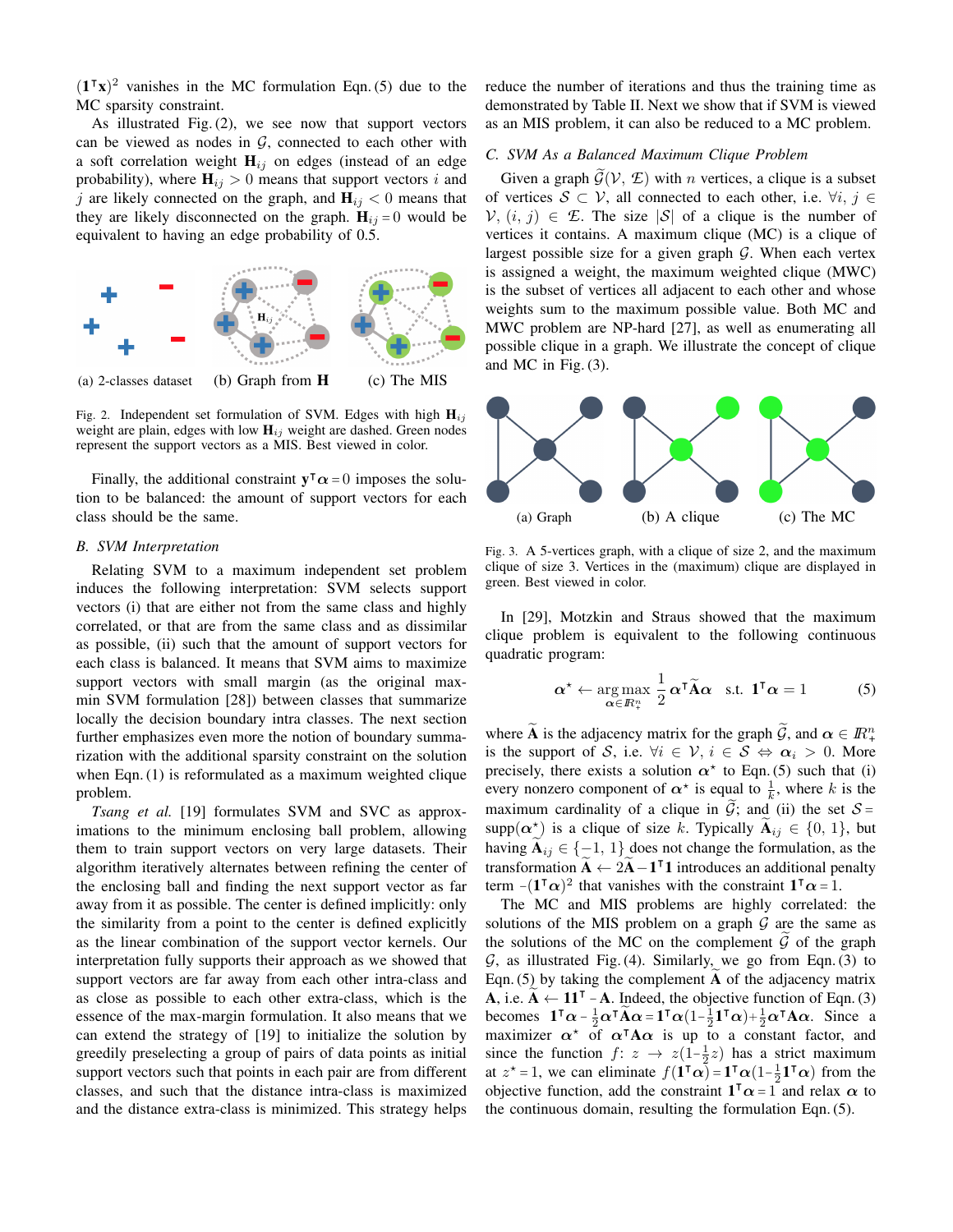

Fig. 4. Graph complement  $\mathcal G$  to the graph  $\mathcal G$  in Fig. (1), with a clique of size 2, and the maximum clique of size 3. The vertices in  $\tilde{G}$ 's MC are the same as the vertices in  $\mathcal{G}'$ 's MIS. Vertices in the (maximum) clique are displayed in green. Best viewed in color.

The dual SVM formulation is similar to the MIS formulation [21], with the additional constraint  $y^{\dagger} \alpha = 0$  and where the graph edge weights have soft values (i.e.  $H_{ij}$  in Eqn. (1)). Since we can switch from the MIS problem to MC problem by taking the complement of the graph, we can then reformulate the SVM dual formulation in Eqn. (1) as:

$$
\alpha^* \leftarrow \underset{\alpha \in \mathbb{R}_+^n}{\arg \max} \quad \mathcal{F}(\alpha) = \frac{1}{2} \alpha^{\mathsf{T}} \widetilde{\mathbf{H}} \alpha
$$
\n
$$
\text{s.t.} \quad \mathbf{y}^{\mathsf{T}} \alpha = 0 \text{ and } \mathbf{1}^{\mathsf{T}} \alpha = \nu
$$
\n
$$
\text{with} \quad \widetilde{\mathbf{H}}_{ij} = \mathbf{y}_i \mathbf{y}_j \widetilde{K}(\mathbf{x}^i, \mathbf{x}^j)
$$
\n
$$
\text{and} \quad \mathbf{x}^k \in \mathbb{R}^d, \quad \mathbf{y} \in \{-1, 1\}^n
$$
\n
$$
(6)
$$

where  $\widetilde{K}(\mathbf{x}^i, \mathbf{x}^j)$  is now a Mercer kernel representing the distance between the two vectors  $x^i$  and  $x^j$  instead of their similarity. We illustrate our new formulation in Fig. (5).



Fig. 5. Maximum clique formulation of SVM. Edges with high  $\widetilde{\mathbf{H}}_{ij}$ weight are plain, edges with low  $H_{ij}$  weight are dashed. Green nodes represent the support vectors as a MC. Best viewed in color.

We generalize the constraint  $\mathbf{1}^\mathsf{T} \alpha = 1$  to  $\mathbf{1}^\mathsf{T} \alpha = \nu$  to have an additional control on the  $\ell_1$  sparsity of the solution. Note that like in Eqn. (4), [7] shows that we can add a regularization diagonal matrix  $\bf{D}$  to  $\bf{H}$  to guide the solution. For the MC formulation, various choice of D have been proposed by [6], [7], but we haven't noticed significant improvements in our experiments by adding D. Hence for clarity we'll just focus on using  $H$  only. Next, we demonstrate how to construct a proper Mercer distance kernel.

## *D. Mercer Distance Kernels*

First of all, we can see that if  $K(\mathbf{x}^i, \mathbf{x}^j)$  :  $\mathbb{R}^n \to \mathbb{R}$ is a similarity measure,  $\exists \rho, v \in \mathbb{R}$  such that we can build

a distance metric  $\widetilde{K}(\mathbf{x}^i, \mathbf{x}^j)$  :  $\mathbb{R}^n \to \mathbb{R}$  from a similarity measure using one of the following transformations:

$$
\widetilde{K}(\mathbf{x}^i, \mathbf{x}^j) = \frac{\rho}{\upsilon + K(\mathbf{x}^i, \mathbf{x}^j)}
$$
 or  $\widetilde{K}(\mathbf{x}^i, \mathbf{x}^j) = \upsilon - K(\mathbf{x}^i, \mathbf{x}^j)$  (7)

Note that other transformation functions like  $x \to e^{-vx^{\rho}}$  can be used as well. Proof and new kernel construction can be found in [30]. Interestingly enough, we can build a similarity measure from a distance metric the same way.

**Lemma 1.**  $\exists \rho, v \in \mathbb{R}$  *such that Eqn.*(7) *always produces a valid Mercer kernel.*

*Proof sketch.* We base the proof on the Gershgorin circle theorem. We can find  $v$  and  $\rho$  such that:

min eigenvalue 
$$
\geq \min_{i} \left( \widetilde{K}(\mathbf{x}^i, \mathbf{x}^i) - \sum_{j \neq i} \widetilde{K}(\mathbf{x}^i, \mathbf{x}^j) \right) \geq 0
$$
 (8)

Since the Gershgorin bound is very loose, solving Eqn. (8) will produce a final matrix where  $|K(\mathbf{x}^i, \mathbf{x}^i)| \gg |K(\mathbf{x}^i, \mathbf{x}^j)|$ . Additional knowledge on the domain of  $\alpha$  helps to refine the bound. Since  $\alpha \in \mathbb{R}^n_+$ , we can see that  $\rho > 0$  and  $v = \max_{i,j} |K(\mathbf{x}^i, \mathbf{x}^j)| \Rightarrow \tilde{K}(\mathbf{x}^i, \mathbf{x}^j) \geq 0 \Rightarrow \forall \alpha \in \mathbb{R}$  $\mathbb{R}^n$ ,  $\sum_{i,j} \alpha_i \alpha_j \widetilde{K}(\mathbf{x}^i, \mathbf{x}^j) \geq 0$ .  $\Box$ 

One may want to normalize the newly constructed distance kernel  $K$ , or construct a Mercer distance kernel directly from a distance metric. Let  $d(\mathbf{x}^i, \mathbf{x}^j)$  represent an arbitrary distance metric between the two vectors  $\mathbf{x}^i$  and  $\mathbf{x}^j$ , and let's define:

$$
\widetilde{K}(\mathbf{x}^i, \mathbf{x}^j) = \frac{\rho + v_2 d(\mathbf{x}^i, \mathbf{x}^j)}{v + d(\mathbf{x}^i, \mathbf{x}^j)}
$$
(9)

**Lemma 2.**  $\exists v, v_2, \rho \in \mathbb{R}$  *such that Eqn.* (9) *produces a valid Mercer kernel and*  $\widetilde{K}(\mathbf{x}^i, \mathbf{x}^j) \in [0, 1]$ *. Pusef skatch We will personatrize* 

*Proof sketch.* We will parametrize  $\rho = v_2v-\rho_2$ . Then Eqn. (9) becomes:

$$
\widetilde{K}(\mathbf{x}^i, \mathbf{x}^j) = \frac{\rho + v_2 d(\mathbf{x}^i, \mathbf{x}^j)}{v + d(\mathbf{x}^i, \mathbf{x}^j)} = \frac{v_2 v - \rho_2 + v_2 d(\mathbf{x}^i, \mathbf{x}^j)}{v + d(\mathbf{x}^i, \mathbf{x}^j)}
$$
\n
$$
= \frac{v_2 (v + d(\mathbf{x}^i, \mathbf{x}^j)) - \rho_2}{v + d(\mathbf{x}^i, \mathbf{x}^j)} = v_2 - \frac{\rho_2}{v + d(\mathbf{x}^i, \mathbf{x}^j)}
$$
\n(10)

We recognize the two transformations defined in Eqn. (7). We find v and  $\rho_2$  such that  $\frac{\rho_2}{v+d(\mathbf{x}^i,\mathbf{x}^j)}$  is a Mercer similarity kernel, then we find  $v_2$  such that  $\tilde{K}(\mathbf{x}^i, \mathbf{x}^j)$  is a Mercer distance kernel and we scale  $\rho_2$  and  $v_2$  such that  $\tilde{K}(\mathbf{x}^i, \mathbf{x}^j) \in [0, 1]$ .  $\Box$ 

Note that in many cases a simpler version of Eqn. (9) can be used by setting  $\rho = 0$  and  $v_2 = 1$ , allowing a grid search only with respect to v with the kernel  $\widetilde{K}(\mathbf{x}^i, \mathbf{x}^j) = \frac{d(\mathbf{x}^i, \mathbf{x}^j)}{v + d(\mathbf{x}^i, \mathbf{x}^j)}$ .

#### IV. EXPERIMENTS AND RESULTS

We evaluated our MWC formulation using the following datasets: "adult" (adu.), "webpage" (web.), "cod-rna" (cod.), and "splice" (spl.) from [31]. The adult dataset is composed of nine partitions: a1a  $\rightarrow$  a9a and the webpage dataset is composed of eight partitions:  $w1a \rightarrow w8a$ . For both datasets, each partition starts with a small training set and a large testing one, and ends with a large training set and a small testing one. We run our experiments on each partition. Implementation-wise,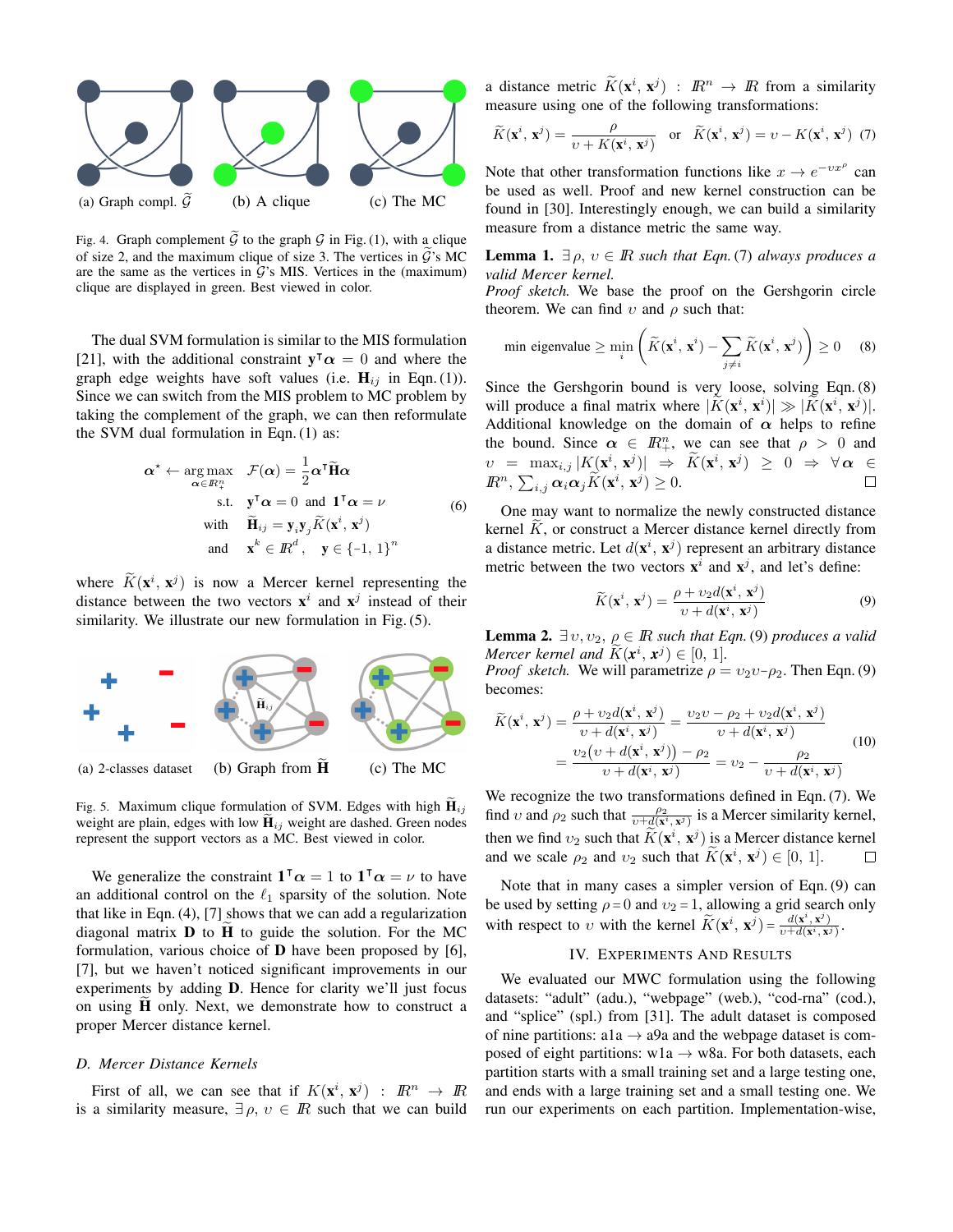we used the standard LIBSVM code wrapped in the OpenCv library with the RBF kernel  $K_{RBF}(\mathbf{x}^i, \mathbf{x}^j) = e^{-\gamma ||\mathbf{x}^i - \mathbf{x}^j||^2}$ , and we used the default parameters  $(C = 1)$ . For our approach we adapted the SMO  $\nu$ -SVM algorithm of [23] with the MC dynamics from [26] and we used  $\tilde{K}(\mathbf{x}^i, \mathbf{x}^j) = 1 - K_{RBF}(\mathbf{x}^i, \mathbf{x}^j)$ ,  $\varepsilon = 10^{-5}$ . It can be shown that even with our formulation we can still compute the bias as  $b = \sum_{i,j} \alpha_i^* \alpha_j^* \mathbf{y}_j \widetilde{K}(\mathbf{x}^i, \mathbf{x}^j)$ , and that the decision function is  $D(\mathbf{x}) = b - \sum_i \alpha_i^* \mathbf{y}_i \tilde{K}(\mathbf{x}^i, \mathbf{x}).$ While  $\nu > 100$  gives similar results as LIBSVM, we are interested in taking advantage of the sparsity constraint and exploring what is the minimum number of support vectors needed to maintain a comparable accuracy. Hence, we set  $\nu = 0.1$ . We initialize our system with  $\leq 10$  random support vectors. We also used the same grid search ( $\gamma \in [0, 1]$ ,  $\gamma_{\text{incr.}} = 10^{-5}$ ) for both methods for fair comparison. Table I shows the baseline on the aforementioned datasets and Table II includes the results of our algorithm. While our solution provides comparable accuracy, it is much sparser in terms of numbers of support vectors and only requires a few iterations to converge. This leads to a training time an order of magnitude smaller than the standard LIBSVM approach, as illustrated Fig. (7).

|                          | # feat. | train, size              | test. size                |  |  |  |
|--------------------------|---------|--------------------------|---------------------------|--|--|--|
| adu.                     | 123     | $1605 \rightarrow 32561$ | $30956 \rightarrow 16281$ |  |  |  |
| web.                     | 300     | $2477 \rightarrow 49749$ | $47272 \rightarrow 14951$ |  |  |  |
| $\overline{\text{cod.}}$ | 8       | 59535                    | 271617                    |  |  |  |
| spl.                     | 60      | 1000                     | 2175                      |  |  |  |
| TABLE I                  |         |                          |                           |  |  |  |

DATASET SPECIFICATIONS. THE ADU. AND WEB. DATASETS ARE PARTITIONED IN INCREASING TRAINING SET SIZE AND DECREASING TESTING SET SIZE. THE SYMBOL " $a \rightarrow b$ " INDICATES THE SIZE RANGE. THE SAME TERMINOLOGY WILL BE USED FOR TABLE II.

|                    | adu.                     | web.                      | cod.  | spl.              |  |  |  |
|--------------------|--------------------------|---------------------------|-------|-------------------|--|--|--|
| acc. LIBSVM $(\%)$ | $79.5 + 0.5$             | $97.7 + 0.3$              | 66.7  | 83.6              |  |  |  |
| acc. ours $(\%)$   | $79.1 \pm 1$             | $96.9 \pm 0.3$            | 69.8  | 83.6              |  |  |  |
| <b>#SV LIBSVM</b>  | 200                      | $\sim$ 200                | 200   | 200               |  |  |  |
| #SV ours           | $13.5 + 4$               | $7.75 + 4$                | 18    | 136               |  |  |  |
| t.t. LIBSVM (ms)   | $28.8 \rightarrow 683.8$ | $92.9 \rightarrow 2343.7$ | 176.6 | $\overline{22.9}$ |  |  |  |
| t.t. ours (ms)     | $0.77 \rightarrow 44.4$  | $5.41 \rightarrow 65.6$   | 31.2  | 3.71              |  |  |  |
| TABLE II           |                          |                           |       |                   |  |  |  |



## V. CONCLUSION AND FUTURE WORK

In this work, we demonstrated that it is possible to reformulate QP problems using directly graph theory problem transformations. Our maximum clique formulation of SVM has similar accuracy as the original formulation. At the same time, it provides a significantly smaller training time and number of support vectors. The main advantage of graph theory QP reformulation is two-fold: (1) it allows the use of any MWC algorithm to train support vectors, and (2) it applies SMO-like algorithms to solve other application formulated as a MWC. This application can also be generalized to other graph problems, including formulating support vector clustering as a maximum flow problem or using weighted k-mean for spectral



Maximum clique formulation Standard dual SVM

Fig. 6. 2D toy example to show the sparsity of the solution with our MWC approach (left) compared to the standard LIBSVM (right) implementation. Support vectors are circled in white. Training data is in dark green and red. Classification results are in lighter green and red. Best viewed in color.



Fig. 7. Training time in ms (Y-axis) on the *adult* (top) and *webpage* (bottom) datasets: LIBSVM vs. our solution. X-axis is the dataset partition size. clustering. This also applies to a formulation to a more general problem, as shown in the previous section. In the future, we plan to tackle other applications including multi-class SVM, image and video segmentation, and document summarization. Next, we will briefly explain how to adapt our model to these

So far we presented graph theory formulation of SVM for the binary classification case. In the remaining of this section

new applications.